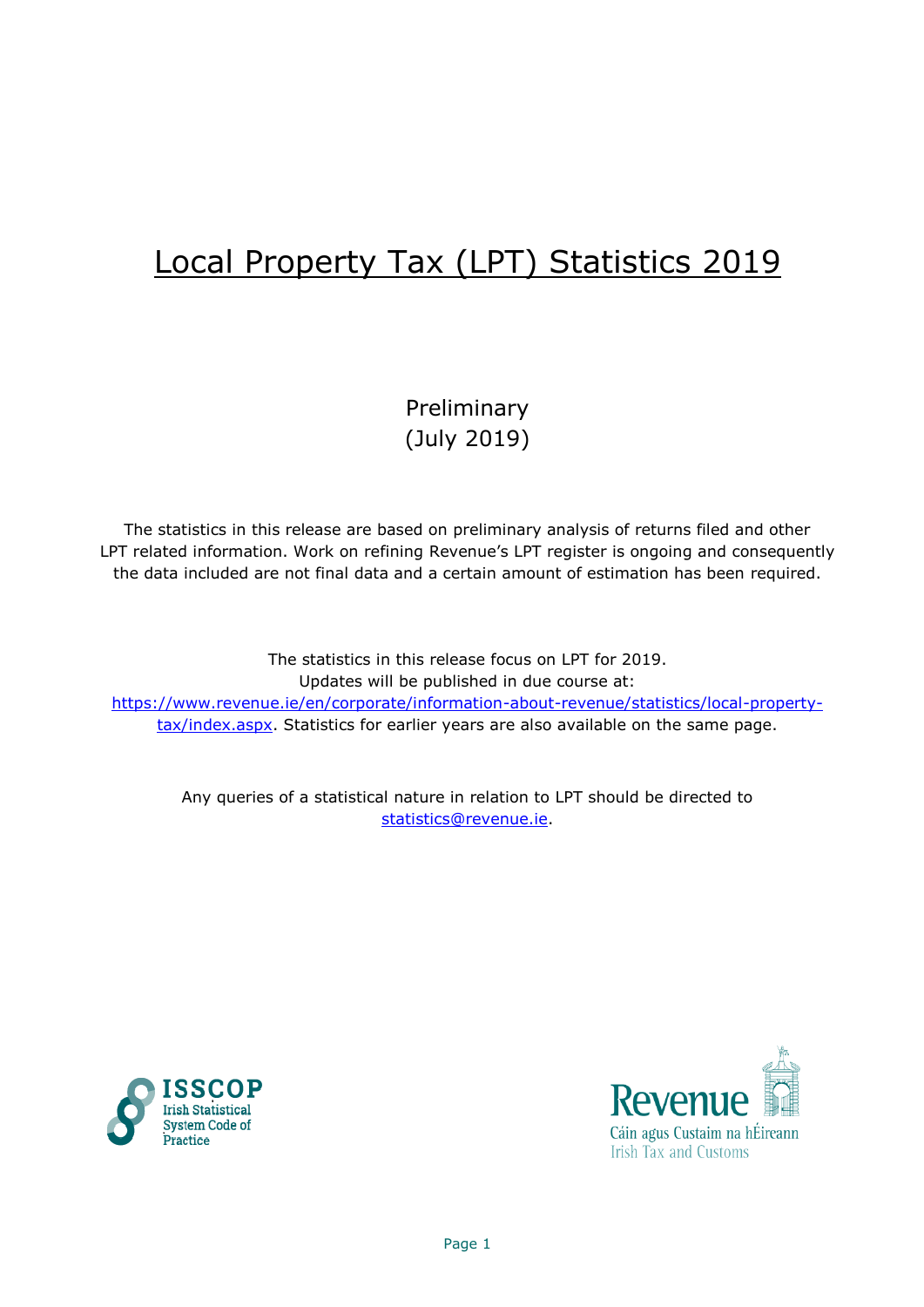# **2019 Receipts**

LPT receipts of €290m have been transferred to the Local Government Fund in 2019 to date.

These receipts also include Household Charge (HHC) arrears. Since Revenue assumed responsibility for the collection of arrears of HHC from 1 July 2013,  $\epsilon$ 72m has been collected (including €0.8m in 2019).

# **2019 LPT Compliance**

The LPT 2019 compliance rate is estimated to be 96% currently, the same as at this time last year, and is expected to increase over the course of the year.\*

Since February 2019, in excess of 196,000 compliance letters, for LPT liabilities for all years, have issued and the compliance campaign is ongoing. While the vast majority of property owners have fully complied with their LPT obligations, there have been a relatively small number of non-compliant cases that left Revenue with no alternative but to deploy compliance sanctions to ensure payment. However, it has been possible to subsequently resolve many of these cases without having to fully follow through with the various sanctions.

Since January 2019, over 350 cases have been selected for referral to Sheriffs or Solicitors to date. Of these, 29 cases have escalated beyond demand stage to full debt collection/enforcement action.

Since January 2019, 7,845 tax clearance requests were refused on foot of LPT noncompliance, of which almost 97% were subsequently granted clearance following mutually acceptable payment solutions being agreed. Over 3,100 Income Tax and Corporation Tax surcharges have been applied on foot of LPT non-compliance, of the cases for which reviews were requested over 70% of the surcharges have been removed or mitigated following payment of LPT liabilities.

Revenue has continued to deduct LPT at source for 2019 for 89,000 properties subject to mandatory deduction in 2018. Since March 2019, over 12,800 additional deduction instructions have issued to employers/pension providers in respect of non-compliant property owners. Further instructions will issue in the coming months in respect of property owners who failed to act on foot of the compliance letters recently issued.

In addition, over 13,680 valuations have been increased arising from a combination of selfcorrection and Revenue challenges.

These numbers will fluctuate over time as property owners opt to regularise their LPT affairs.

<sup>\*</sup>The compliance rate is calculated on an expected Register number extrapolated from Central Statistics Office Census 2011 / 2016 information and data collected from the administration of LPT since 2013. Work is ongoing to validate the Register.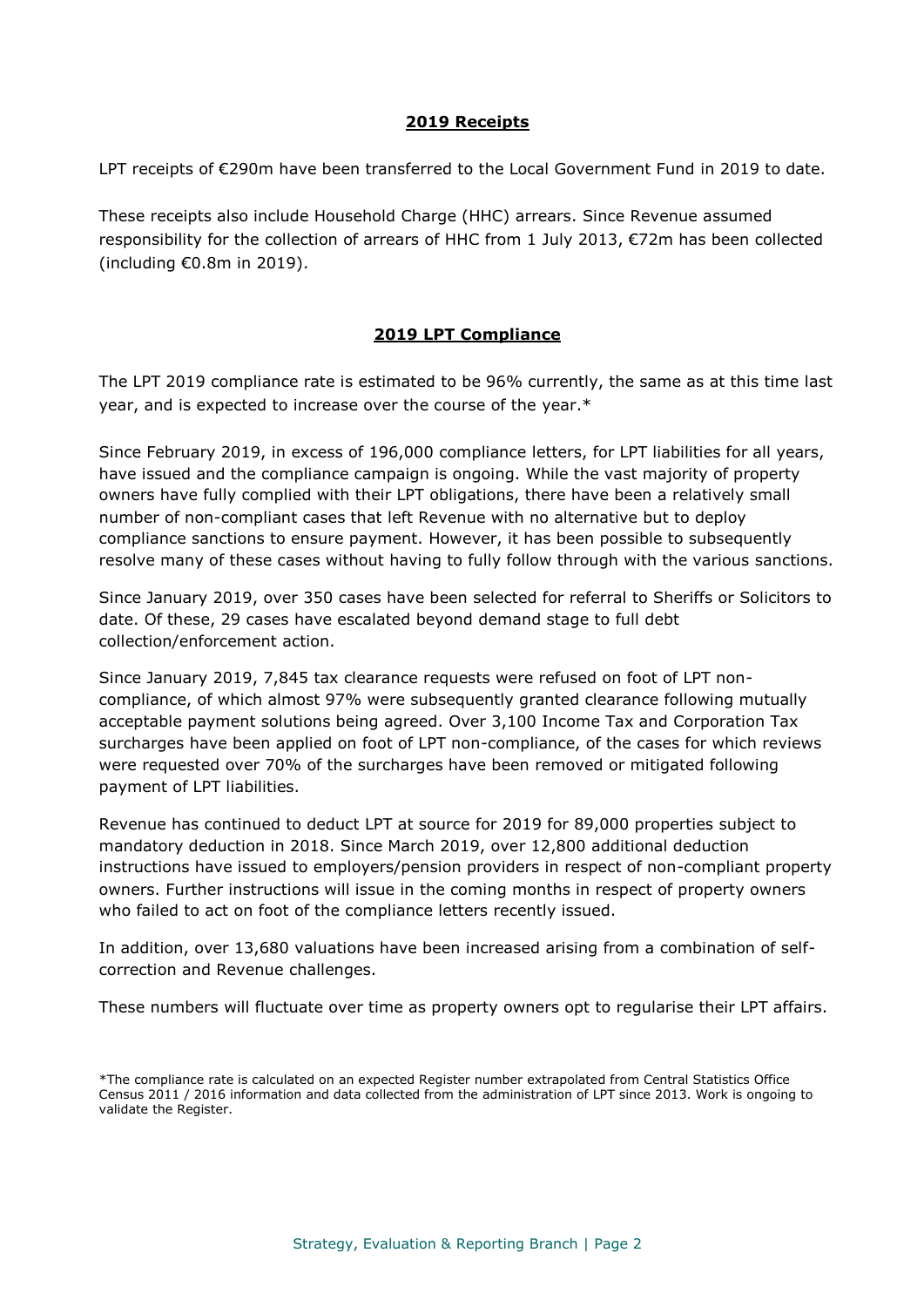## **Local Adjustment Factor for 2019**

Nine Local Authorities availed of the opportunity to vary the rate of LPT for 2019 (compared to the standard LPT rate), covering nearly 0.7m properties (excluding Local Authority owned properties) and advised Revenue of their decision by 28 September 2018.

Revenue has made the necessary changes automatically for property owners.

The table below shows a range of LPT payment amounts for 2019 after the application of the Local Adjustment Factor for LPT 2019.

Where no Local Adjustment Factor changes have been made, the standard LPT rates apply: 0.18% on valuation bands up to  $\epsilon$ 1m, 0.25% on the value over  $\epsilon$ 1m.

| <b>Band</b>    | <b>Property</b><br><b>Value</b> | <b>Standard</b><br>Rate | $+15%$   | $+10%$           | $+7.5%$         | $+2.5%$      | $-10%$       | $-15%$                                                  |
|----------------|---------------------------------|-------------------------|----------|------------------|-----------------|--------------|--------------|---------------------------------------------------------|
|                | Range                           | $(\epsilon)$            | (E)      | (E)              | $(\epsilon)$    | $(\epsilon)$ | $(\epsilon)$ | $(\epsilon)$                                            |
| 1              | €0-100k                         | 90                      | 104      | 99               | 97              | 92           | 81           | 76                                                      |
| $\overline{2}$ | €100-150k                       | 225                     | 259      | 247              | 242             | 231          | 203          | 191                                                     |
| 3              | €150-200k                       | 315                     | 362      | 346              | 339             | 323          | 284          | 267                                                     |
| 4              | €200-250k                       | 405                     | 466      | 445              | 435             | 415          | 365          | 344                                                     |
| 5              | €250-300k                       | 495                     | 569      | 544              | 532             | 507          | 446          | 420                                                     |
| 6              | €300-350k                       | 585                     | 673      | 643              | 629             | 600          | 527          | 497                                                     |
| 7              | €350-400k                       | 675                     | 776      | 742              | 726             | 692          | 608          | 573                                                     |
| 8              | €400-450k                       | 765                     | 880      | 841              | 822             | 784          | 689          | 650                                                     |
| 10             | €500-550k                       | 945                     | 1,087    | 1,039            | 1,016           | 969          | 851          | 803                                                     |
| 12             | €600-650k                       | 1,125                   | 1,294    | 1,237            | 1,209           | 1,153        | 1,013        | 956                                                     |
| 14             | €700-750k                       | 1,305                   | 1,501    | 1,435            | 1,403           | 1,338        | 1,175        | 1,109                                                   |
| 16             | €800-850k                       | 1,485                   | 1,708    | 1,633            | 1,596           | 1,522        | 1,337        | 1,262                                                   |
| 18             | €900-950k                       | 1,665                   | 1,915    | 1,831            | 1,790           | 1,707        | 1,499        | 1,415                                                   |
| €1m            | $£1m+$                          | 1,800                   | 2,070    | 1,980            | 1,935           | 1,845        | 1,620        | 1,530                                                   |
| €1.5m          | $£1m+$                          | 3,050                   | 3,508    | 3,355            | 3,279           | 3,126        | 2,745        | 2,592                                                   |
|                |                                 | 22<br><b>Councils</b>   | Longford | Wexford<br>Laois | <b>Limerick</b> | Waterford    | Fingal       | <b>Dublin City</b><br><b>DLR</b><br><b>South Dublin</b> |

(Please note that rounding may affect figures displayed)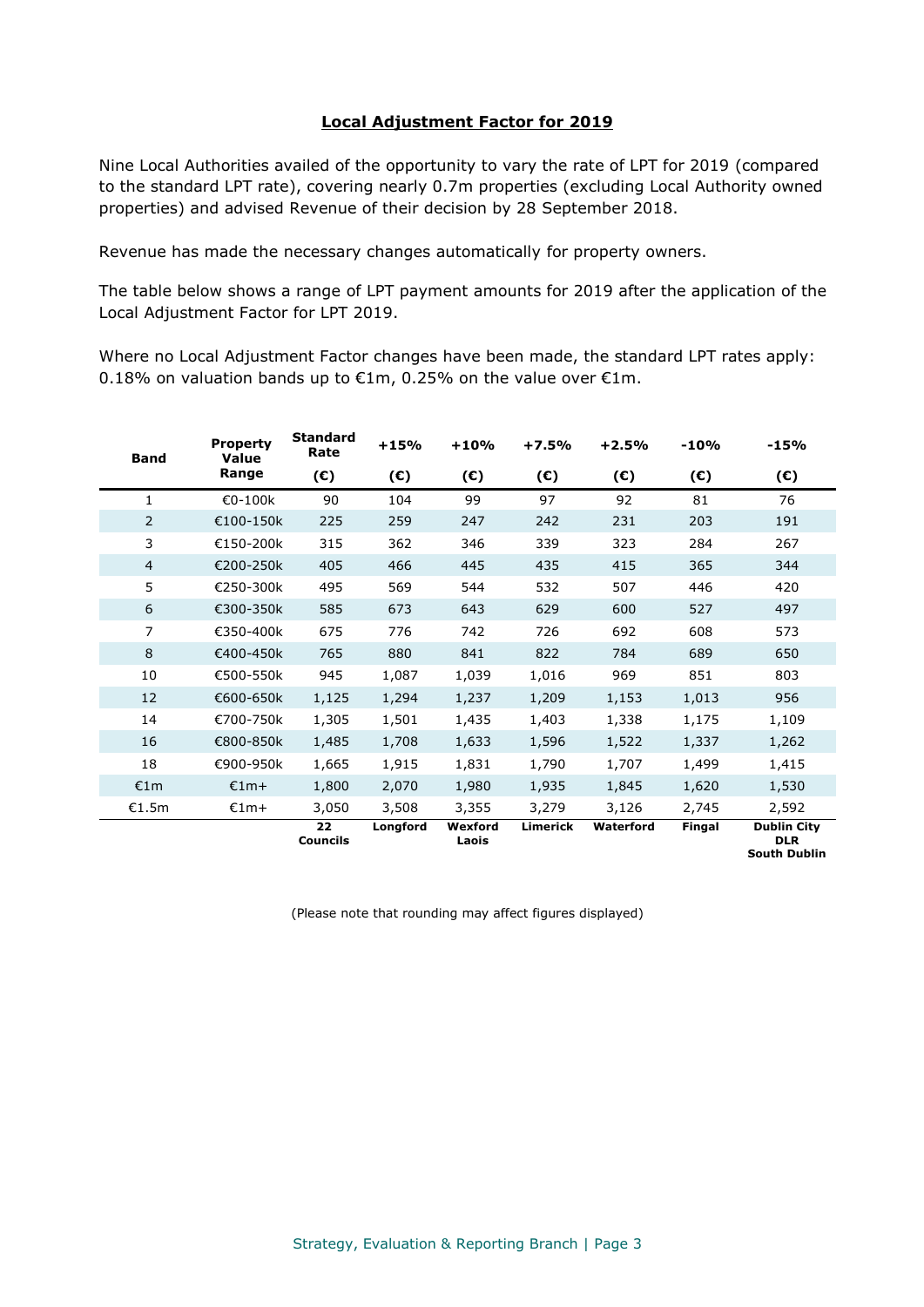### **Local Authority Analysis – Collection and Compliance to Date for 2019**

This analysis is preliminary. There is an element of estimation with regard to the distribution of numbers and amounts by Local Authority.

| Local                   | <b>Properties Returned *</b> | <b>Compliance Rate **</b> | <b>LPT Collected ***</b>         |
|-------------------------|------------------------------|---------------------------|----------------------------------|
| <b>Authority</b>        | 2019 LPT<br>(000s)           | 2019 LPT<br>(%)           | <b>2019 LPT</b><br>$(E$ million) |
| Carlow                  | 22.9                         | 97.8                      | 2.9                              |
| Cavan                   | 30.7                         | 97.2                      | 3.4                              |
| Clare                   | 53.0                         | 97.7                      | 7.8                              |
| Cork City               | 53.8                         | 94.8                      | 8.8                              |
| Cork County             | 166.7                        | 97.5                      | 30.3                             |
| Donegal                 | 72.5                         | 91.3                      | 8.6                              |
| Dublin City             | 228.8                        | 92.4                      | 51.8                             |
| Dún Laoghaire-Rathdown  | 83.7                         | 95.3                      | 31.5                             |
| Fingal                  | 103.7                        | 99.5                      | 22.8                             |
| <b>Galway City</b>      | 32.2                         | 96.9                      | 6.4                              |
| <b>Galway County</b>    | 71.8                         | 96.8                      | 10.9                             |
| Kerry                   | 68.4                         | 94.0                      | 11.3                             |
| Kildare                 | 78.9                         | 97.8                      | 14.7                             |
| Kilkenny                | 36.8                         | 97.1                      | 5.5                              |
| Laois                   | 30.6                         | 99.1                      | 3.8                              |
| Leitrim                 | 16.2                         | 94.2                      | 1.7                              |
| Limerick City & County  | 78.8                         | 95.9                      | 12.3                             |
| Longford                | 17.0                         | 94.7                      | 2.0                              |
| Louth                   | 50.1                         | 96.0                      | 6.8                              |
| Mayo                    | 59.1                         | 94.2                      | 8.2                              |
| Meath                   | 68.7                         | 98.0                      | 11.6                             |
| Monaghan                | 23.0                         | 95.7                      | 3.0                              |
| Offaly                  | 28.7                         | 96.1                      | 3.6                              |
| Roscommon               | 28.0                         | 97.0                      | 3.2                              |
| Sligo                   | 30.4                         | 95.7                      | 4.0                              |
| South Dublin            | 98.0                         | 98.3                      | 18.0                             |
| Tipperary               | 65.2                         | 96.5                      | 9.1                              |
| Waterford City & County | 51.0                         | 96.0                      | 7.1                              |
| Westmeath               | 35.9                         | 97.6                      | 4.7                              |
| Wexford                 | 64.4                         | 96.7                      | 10.0                             |
| Wicklow                 | 52.8                         | 96.6                      | 12.0                             |
|                         | 1,901                        | 96                        | 338                              |

(Please note that rounding may affect figures displayed)

\* Includes rollover instructions (0.80m), new instructions (0.80m), Local Authority owned properties (0.14m), properties where a Revenue work item in active (0.01m) and properties where mandatory deduction at source (0.10m) is applied.

\*\* The compliance rate is calculated on an expected Register number extrapolated from Central Statistics Office Census 2011 / 2016 information and data collected from the administration of LPT since 2013. Work is ongoing to validate the Register.

\*\*\* LPT collected for 2019 includes an estimated €63m in prepayments received in 2018 and €275m to date in 2019. Receipts transferred to the Local Government Fund in 2019 (to date) also include €14m in LPT for earlier years and €0.8m of Household Charge.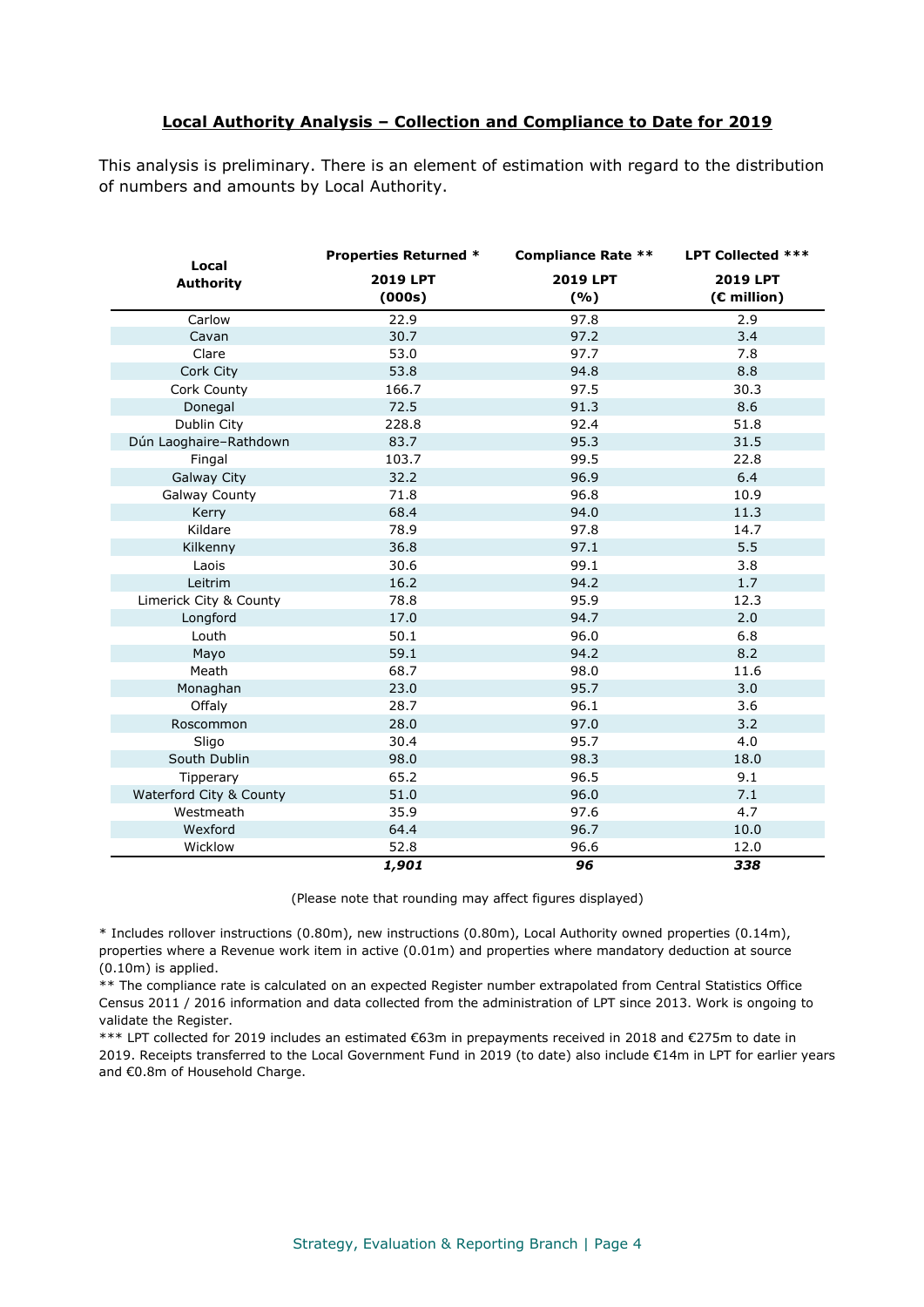# **Local Authority Analysis – Mandatory Deduction at Source for 2019**

Mandatory deduction at source for LPT is applied for approximately 100,000 properties for 2019 LPT. The table below shows the distribution of these properties by Local Authority in each year.

These figures can fluctuate as property owners regularise their affairs. Analysis is preliminary and there is an element of estimation with regard to the distribution of numbers by Local Authority.

| Local               | <b>Mandatory Deduction</b><br><b>At Source Properties</b> |  |  |
|---------------------|-----------------------------------------------------------|--|--|
| <b>Authority</b>    | <b>2019 LPT</b><br>( %)                                   |  |  |
| Carlow              | 1.4                                                       |  |  |
| Cavan               | 1.8                                                       |  |  |
| Clare               | 2.8                                                       |  |  |
| Cork City           | 2.2                                                       |  |  |
| Cork Co             | 9.1                                                       |  |  |
| Donegal             | 3.5                                                       |  |  |
| Dublin City         | 9.8                                                       |  |  |
| <b>DLR</b>          | 2.6                                                       |  |  |
| Fingal              | 6.1                                                       |  |  |
| <b>Galway City</b>  | 1.5                                                       |  |  |
| Galway Co           | 3.9                                                       |  |  |
| Kerry               | 2.8                                                       |  |  |
| Kildare             | 4.9                                                       |  |  |
| Kilkenny            | 2.2                                                       |  |  |
| Laois               | 2.3                                                       |  |  |
| Leitrim             | 0.9                                                       |  |  |
| Limerick City & Co  | 4.4                                                       |  |  |
| Longford            | 0.9                                                       |  |  |
| Louth               | 3.4                                                       |  |  |
| Mayo                | 2.7                                                       |  |  |
| Meath               | 4.6                                                       |  |  |
| Monaghan            | 1.2                                                       |  |  |
| Offaly              | 1.8                                                       |  |  |
| Roscommon           | 1.5                                                       |  |  |
| Sligo               | 1.6                                                       |  |  |
| South Dublin        | 5.6                                                       |  |  |
| Tipperary           | 3.4                                                       |  |  |
| Waterford City & Co | 2.9                                                       |  |  |
| Westmeath           | 2.3                                                       |  |  |
| Wexford             | 3.3                                                       |  |  |
| Wicklow             | 2.6                                                       |  |  |
|                     | 100                                                       |  |  |

(Please note that rounding may affect figures displayed)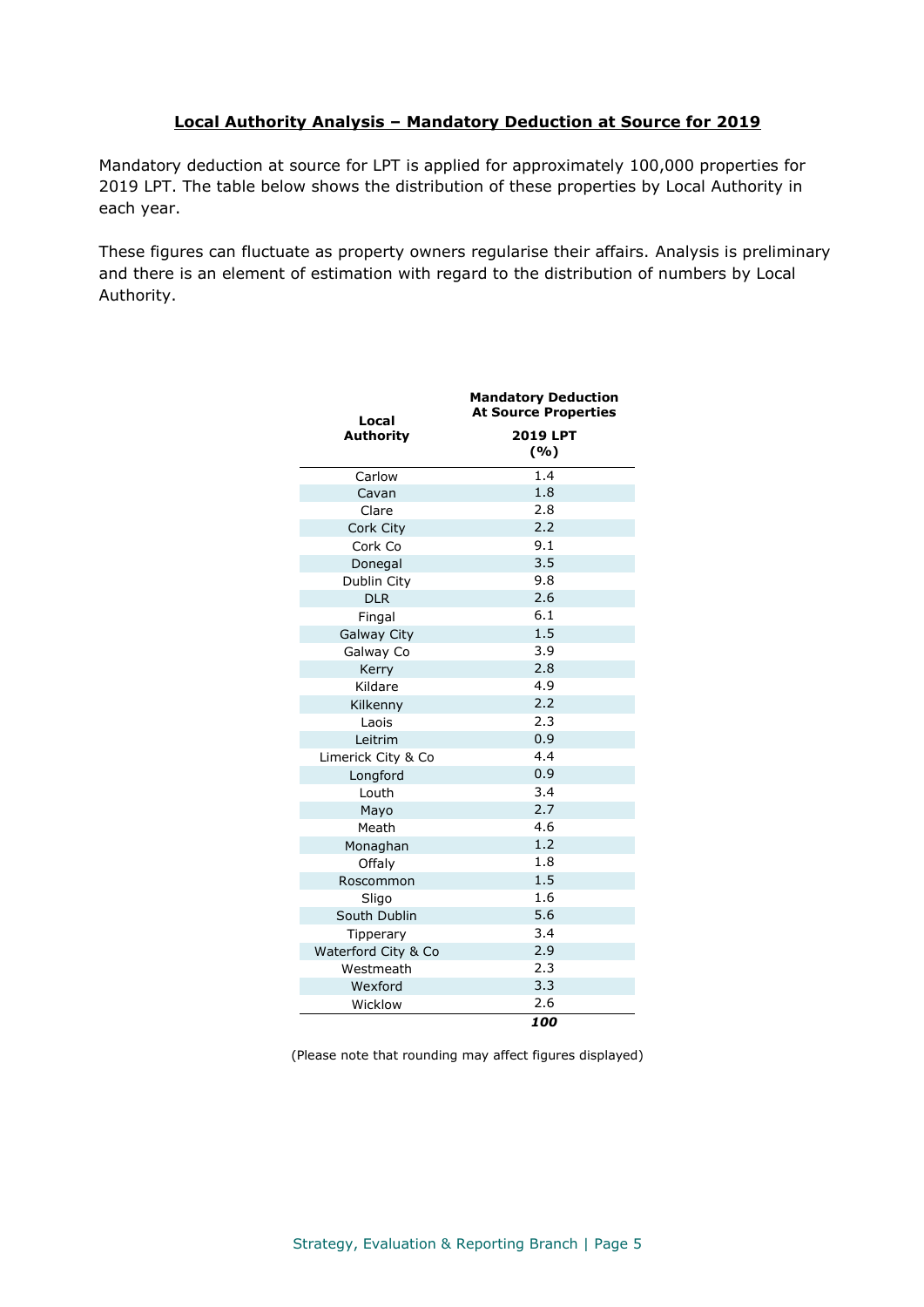## **Payment Types for 2019**

| <b>Payment Type</b>        | 2019 LPT*<br>(%) |
|----------------------------|------------------|
| Annual Debit Instruction** | 17.9             |
| Credit Card                | 6.8              |
| Debit Card                 | 17.5             |
| Direct Debit               | 23.3             |
| Single Debit Authority     | 0.6              |
| Deduct at Source           | 15.9             |
| Service Provider           | 13.1             |
| Other Payment              | 4.9              |
|                            | 100              |

(Please note that rounding may affect figures displayed)

\* 2019 figures are preliminary estimates, based on 2018 rollover and new instructions received to date for 2019.

\*\* Annual Debit Instruction (ADI) is an elective payment method for one year or for multiple years.